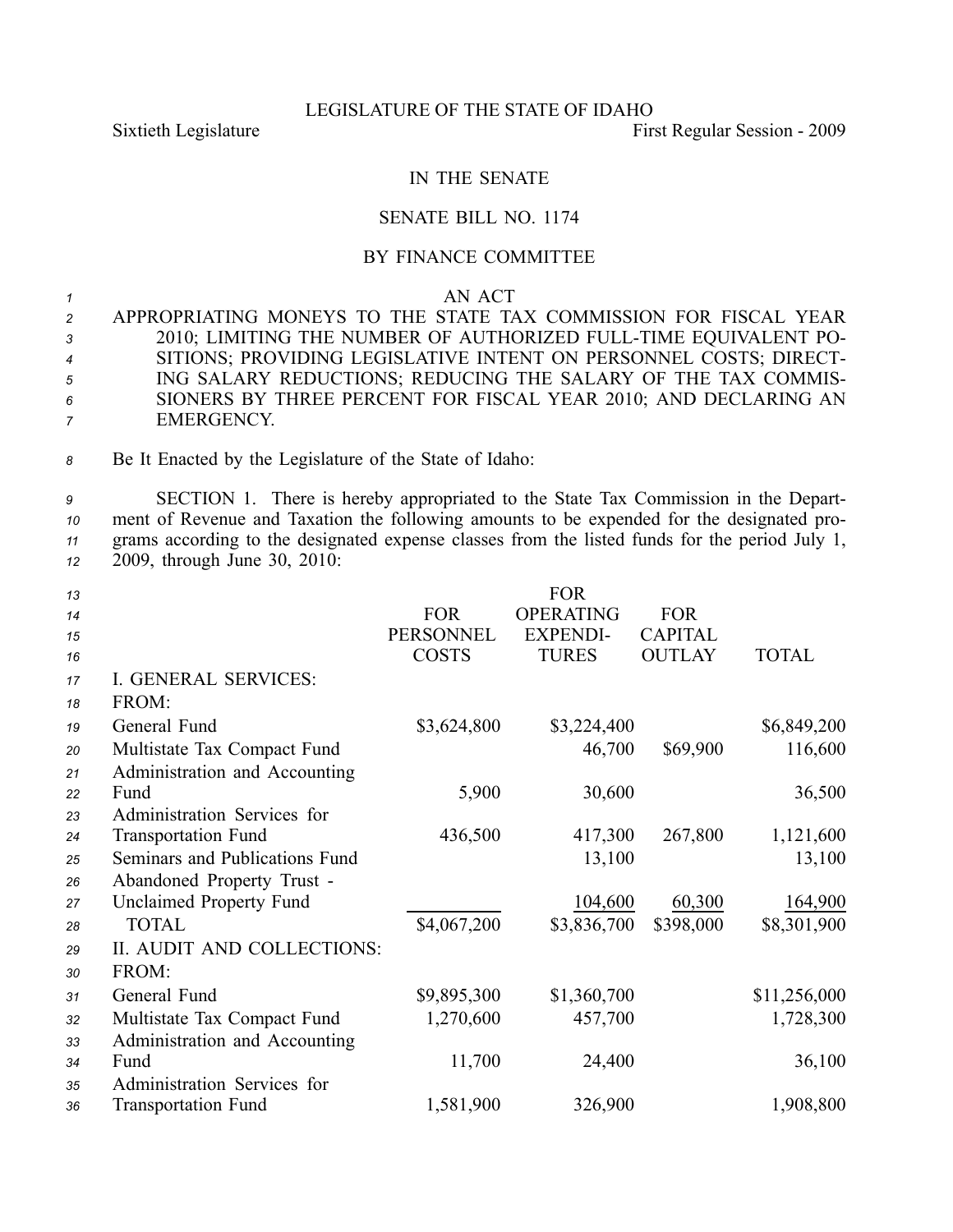| $\mathbf{1}$     |                                 |                  | <b>FOR</b>       |                |              |
|------------------|---------------------------------|------------------|------------------|----------------|--------------|
| $\overline{c}$   |                                 | <b>FOR</b>       | <b>OPERATING</b> | <b>FOR</b>     |              |
| 3                |                                 | <b>PERSONNEL</b> | <b>EXPENDI-</b>  | <b>CAPITAL</b> |              |
| $\boldsymbol{4}$ |                                 | <b>COSTS</b>     | <b>TURES</b>     | <b>OUTLAY</b>  | <b>TOTAL</b> |
| 5                | Abandoned Property Trust -      |                  |                  |                |              |
| 6                | <b>Unclaimed Property Fund</b>  | 473,600          | 196,000          |                | 669,600      |
| $\overline{7}$   | <b>TOTAL</b>                    | \$13,233,100     | \$2,365,700      |                | \$15,598,800 |
| 8                | <b>III. REVENUE OPERATIONS:</b> |                  |                  |                |              |
| 9                | FROM:                           |                  |                  |                |              |
| 10               | General Fund                    | \$2,806,000      | \$1,288,500      |                | \$4,094,500  |
| 11               | Multistate Tax Compact Fund     |                  | 500              |                | 500          |
| 12               | Administration and Accounting   |                  |                  |                |              |
| 13               | Fund                            | 95,200           | 88,400           |                | 183,600      |
| 14               | Administration Services for     |                  |                  |                |              |
| 15               | <b>Transportation Fund</b>      | 525,700          | 212,200          | \$2,300        | 740,200      |
| 16               | Seminars and Publications Fund  |                  | 14,400           |                | 14,400       |
| 17               | Abandoned Property Trust -      |                  |                  |                |              |
| 18               | <b>Unclaimed Property Fund</b>  | 67,500           | 500              |                | 68,000       |
| 19               | <b>TOTAL</b>                    | \$3,494,400      | \$1,604,500      | \$2,300        | \$5,101,200  |
| 20               | IV. COUNTY SUPPORT:             |                  |                  |                |              |
| 21               | FROM:                           |                  |                  |                |              |
| 22               | General Fund                    | \$2,430,000      | \$533,700        |                | \$2,963,700  |
| 23               | Seminars and Publications Fund  |                  | 97,000           | \$30,000       | 127,000      |
| 24               | <b>TOTAL</b>                    | \$2,430,000      | \$630,700        | \$30,000       | \$3,090,700  |
| 25               | <b>GRAND TOTAL</b>              | \$23,224,700     | \$8,437,600      | \$430,300      | \$32,092,600 |

 SECTION 2. In accordance with Section 673519, Idaho Code, the State Tax Commis- sion is authorized no more than four hundred thirteen and five-tenths (413.5) full-time equiv- alent positions at any point during the period July 1, 2009, through June 30, 2010, for the programs specified in Section 1 of this act, unless specifically authorized by the Governor. The 30 Joint Finance-Appropriations Committee will be notified promptly of any increased positions so authorized.

 SECTION 3. LEGISLATIVE INTENT. It is the intent of the Legislature to retain to the extent possible, our capable, quality employees who suppor<sup>t</sup> the essential services and statuto- rily authorized programs that the citizens of Idaho expect. The Legislature finds these critical essential services to be those that maintain the health and safety of our citizens and the ed- ucation of our children. While extending flexibility to the Governor and agency directors to manage the state workforce to the best of their ability during these difficult times, it remains the responsibility of the Legislature to identify priorities for the state workforce. The Legislature finds that reductions in personnel funding shall first be managed through salary reductions that impact all personnel fairly; secondly, be mitigated by the use of existing salary savings; thirdly, by using savings created by keeping newly vacated positions unfilled; fourth, by the use of fur

2